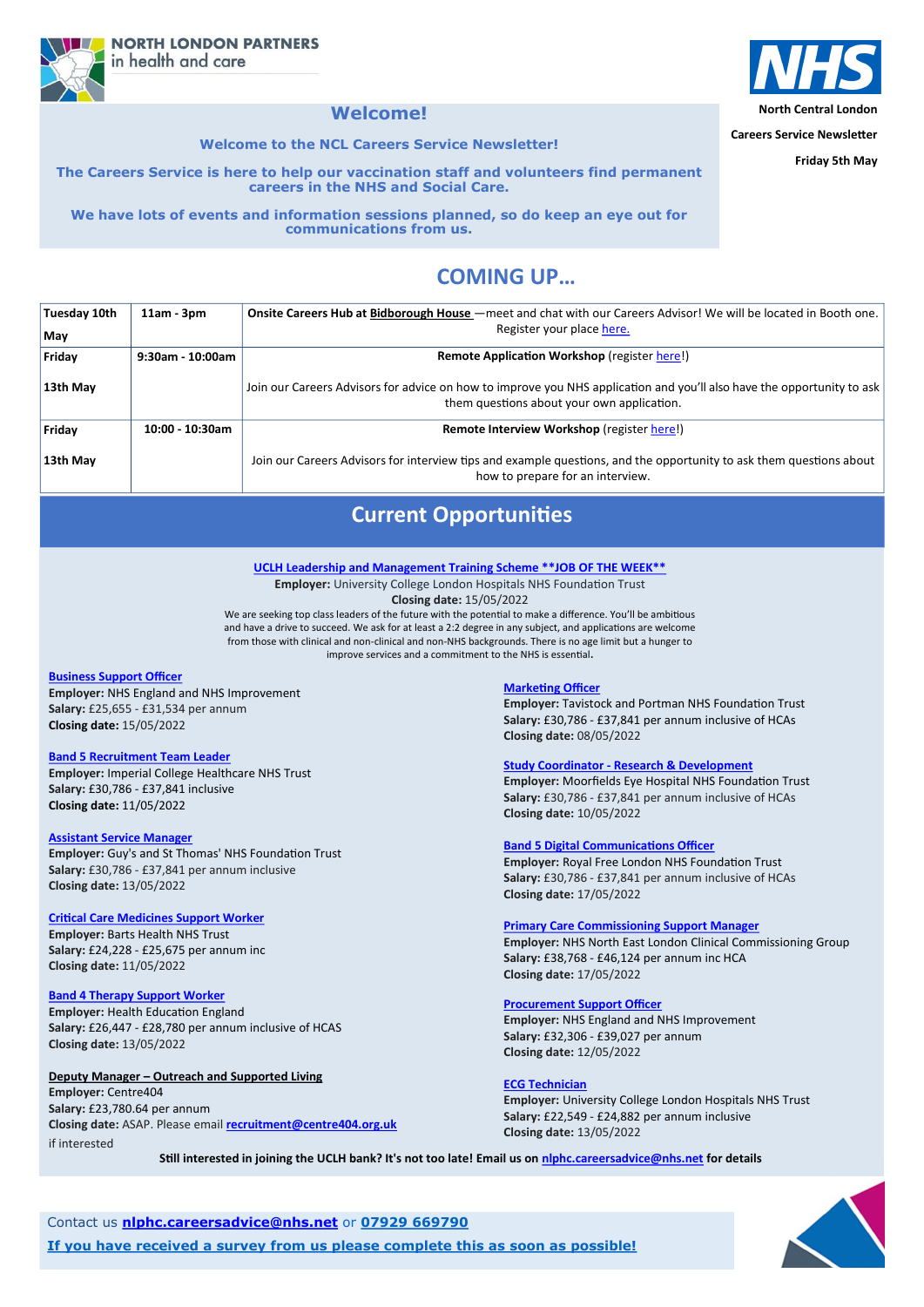



**North Central London**

**Careers Service Newsletter**

**Friday 5th May**

# **BOOK REMOTE APPOINTMENTS WITH OUR CAREERS ADVISOR**





Book an appt or find her in booth one at Bidborough House on Tuesdays. These booking links are updated weekly - if **If you have received a survey from us please complete this as soon as possible! there is no availability, check back soon.**



**Book a Careers Advice session with….**

#### **[Moneeba](https://calendly.com/nlphc-careersadvice/careers-advice-session-moneeba)**



### **Apprenticeship Opportunities**

**[Employee Relations Officer](https://www.healthjobsuk.com/job/UK/London/London/Moorfields_Eye_Hospital_NHS_Foundation_Trust/Human_Resources/Human_Resources-v4128029?_ts=1343) - CIPD 3 Apprenticeship Employer:** Moorfields Eye Hospital NHS Foundation Trust **Closing date:** 11/05/2022

### **[Healthcare Support Worker Apprenticeship \(August 2022 Cohort\)](https://www.healthjobsuk.com/job/UK/London/London/Great_Ormond_Street_Hospital_Children_NHS_Foundation_Trust/Across_all_specialties/Across_all_specialties-v4154471?_ts=10480) Employer:** Great Ormond Street Hospital for Children NHS Foundation Trust **Closing date:** 15/05/2022

## **ALCORE** are looking for an **Environmental and Waste Apprentice** to work on a 18 month Fixed Term contract with **a Salary of £23,154!**

**[Apprentice Project Officer](https://www.healthjobsuk.com/job/UK/West_Yorkshire/London/NHS_England_NHS_Improvement/Apprentice_Project_Officer/Apprentice_Project_Officer-v4116899?_ts=12935) Employer:** NHS England and NHS Improvement **Closing date:** 15/05/2022

**[Pharmacy Assistant/Pharmacy Apprentice](https://beta.jobs.nhs.uk/candidate/jobadvert/C9197-22-2353) Employer:** Lewisham and Greenwich NHS Trust **Closing date:** 09/05/2022

**[Apprentice Nursing Associate](https://beta.jobs.nhs.uk/candidate/jobadvert/B0262-22-1428) Employer:** Improving Health Limited **Closing date:** 17/05/2022

### **[Associate Practitioner Apprentice](https://www.jobs.nhs.uk/xi/vacancy/917183155)**

**Employer:** InHealth Ltd **Closing date:** This job advert will close as soon as sufficient applications have been received. Please apply for this job as soon as you can, if interested.

This role will provide important assistance **and administrative support** to some key initiatives for the department.

The post holder will provide support to clinical and non-clinical group sustainability projects on a UCLH-wide basis, including providing administration support to the Waste Manager and to deal with all enquiries via phone or e-mail in a professional and proactive manner, escalating issues where these cannot be resolved.

 **VERY IMPORTANT INFORMATION –** UNLESS CLAIMANT CAN PROVIDE PROOF OF GCSEs (or equivalent) in Maths and English at grades A-C/4-9 **(CERTIFICATE NOT SLIP) THEY WILL NOT BE ELIGIBLE TO APPLY!**

- Must not hold a qualification in the same subject higher than a level 2
- Must also be willing to work towards the *Improvement Technician qualification at Level 3*
- Claimants will be supported with their application if required– please note there is no upper age limit

*Closing date for booking sheet – 10 May 2022. Please contact Patsy Ossei if interested: 07770 314621* 

## **\*\*APPRENTICESHIP OF THE WEEK\*\***



**Book a Careers Advice session with….**

**[Fay](https://calendly.com/nlphc-careersadvice/careers-advice-session-fay)**